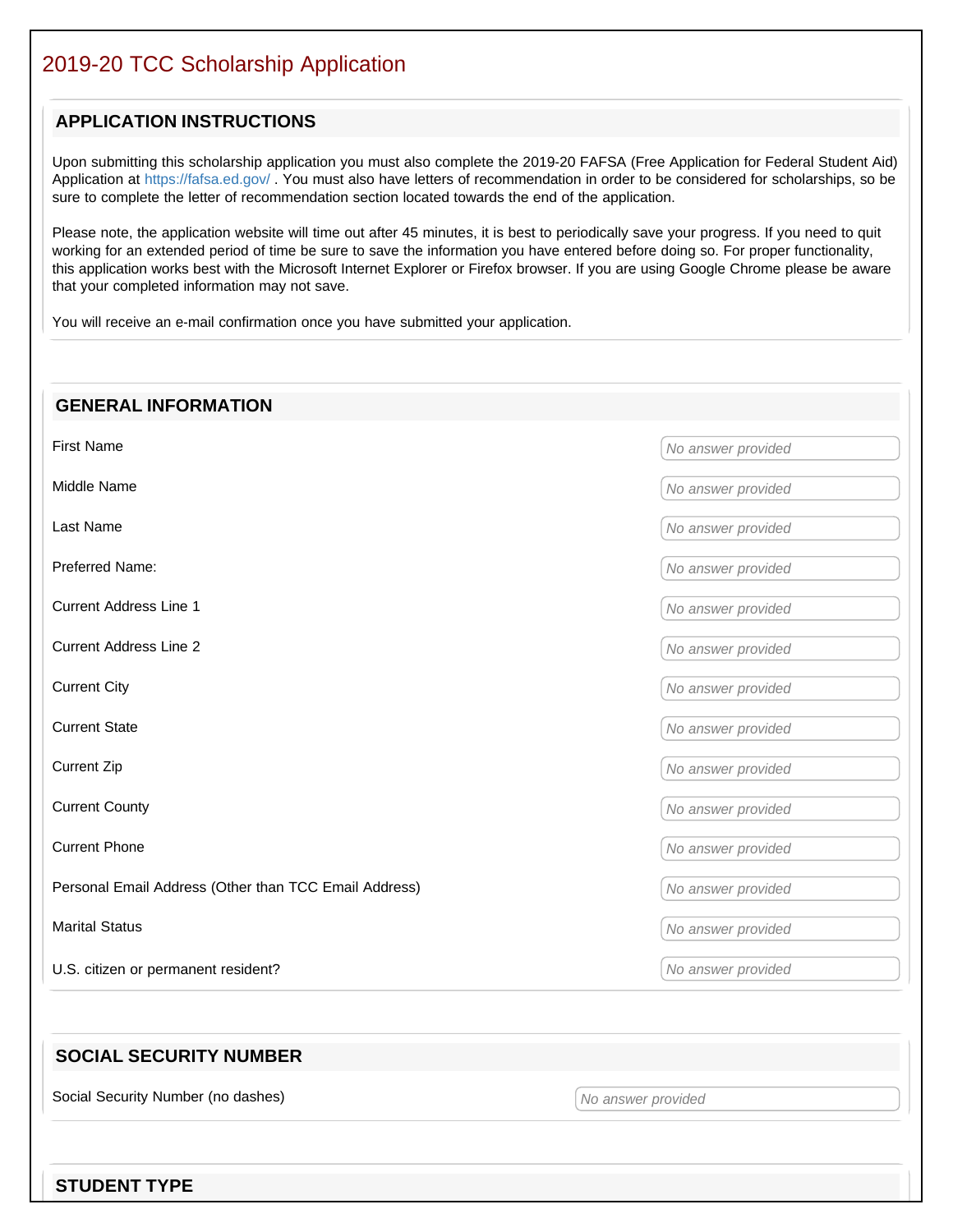Please select your enrollment category. The series of the selection of the series of the series of the series of the series of the series of the series of the series of the series of the series of the series of the series

### **RETURNING STUDENTS**

How long have you been out of school? No answer provided

### **INTERNATIONAL STUDENTS**

TCC Student ID Number No answer provided

Are you a member of the TCC International Student Organization? No answer provided

**MILITARY STATUS**

Are you active duty military or have you been honorably discharged? No answer provided

### **MILITARY STATUS Cont'd**

Have you been active duty foreign service since 9/11/01? No answer provided

Will you be receiving the GI Bill or VA Benefits? No answer provided No answer provided

The TCC Moore Veterans Leadership Academy is a two semester program beginning in the fall semester that will provide our outstanding student veterans an opportunity to participate in leadership activities related to different areas of career study. This program is a two semester commitment (fall and spring semester), and will consist of student participation in at least one leadership day per month. This leadership day might include participating in a community event, meeting with our community leaders, or visiting a prominent business or other service provider in our community. Mentorship will also be a valuable component of the academy. The academy is generously funded by Richard W. and Karen B. Moore.â€

Would you like to apply for the TCC Moore Veterans Leadership Academy? No answer provided

# **TCC MOORE VETERANS LEADERSHIP ACADEMY** Why are you applying to the TCC Moore Veterans Leadership Academy? **Minimum length:** 150 words. **Maximum length:** 300 words. No answer provided What is your leadership philosophy?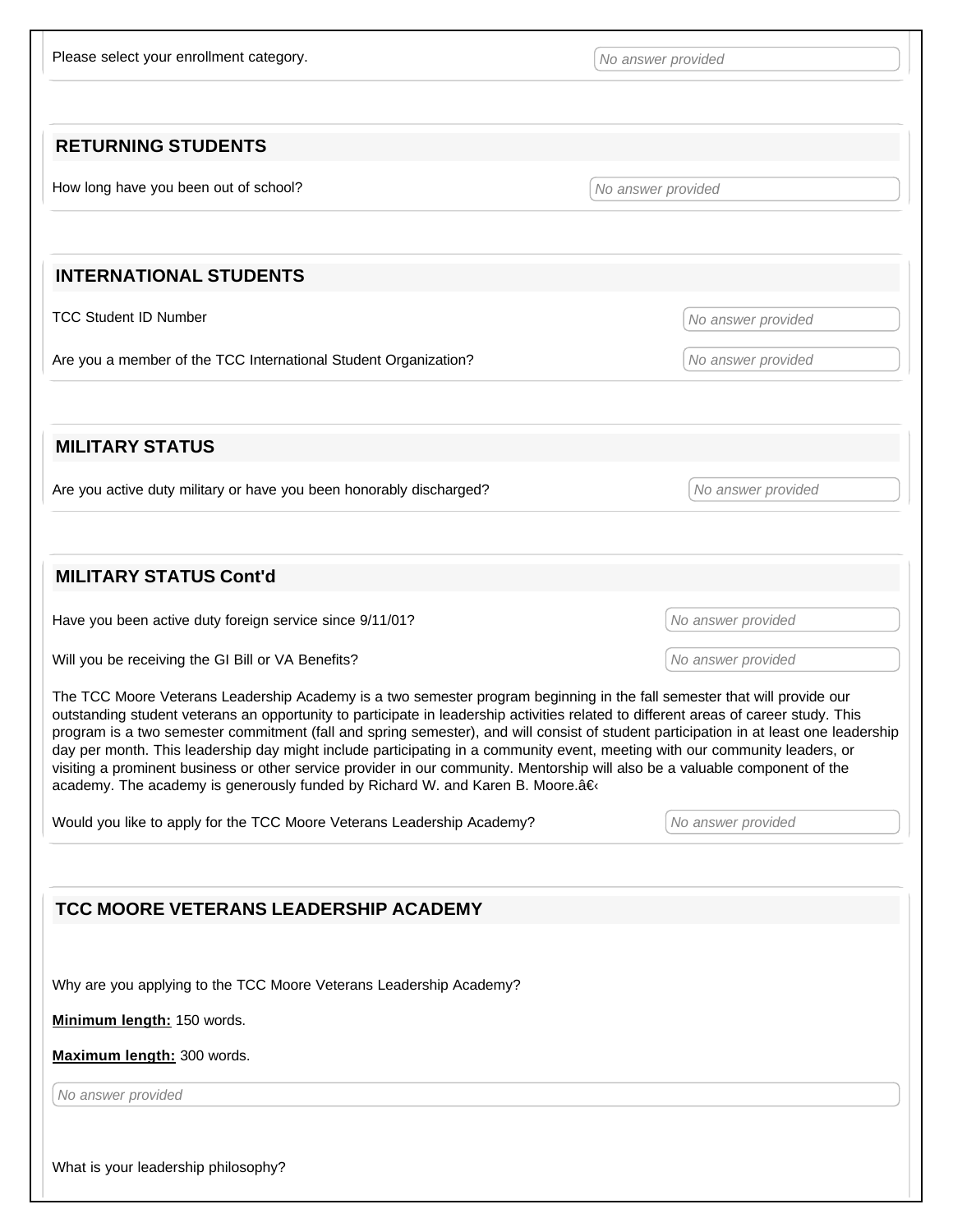### **Minimum length:** 150 words.

### **Maximum length:** 300 words.

No answer provided

• Please describe any special training you have received.

### **Maximum length:** 300 words.

No answer provided

Is there anything else you would like the committee to consider?

#### **Maximum length:** 300 words.

No answer provided

| <b>FIRST GENERATION ELIGIBILITY</b>                                                                                                                      |                       |
|----------------------------------------------------------------------------------------------------------------------------------------------------------|-----------------------|
| Are you the first generation in your immediate family to attend college? (Select "YES" if your parent or<br>guardian has not earned a bachelor's degree) | No answer<br>provided |
| Parent 1 Educational Level                                                                                                                               | No answer<br>provided |
| Parent 2 Educational Level                                                                                                                               | No answer<br>provided |
| Are you currently or plan to enroll in at least 6 hours?                                                                                                 | No answer<br>provided |
|                                                                                                                                                          |                       |

| Have you established Florida residency?                                                                                          | No answer<br>provided |
|----------------------------------------------------------------------------------------------------------------------------------|-----------------------|
| Do you live in an unincorporated area with a population of 20,000 or less? (A rural area that is not part of a<br>town or city.) | No answer<br>provided |
| Are you a resident of Panacea in Wakulla County Florida?                                                                         | No answer<br>provided |
| Do you plan on residing in Leon County after completing your degree at TCC?                                                      | No answer<br>provided |

### **EMPLOYMENT STATUS**

**RESIDENCY STATUS**

Employment Status **Employment Status** And the status of the status of the status of the status of the status of the status of the status of the status of the status of the status of the status of the status of the status o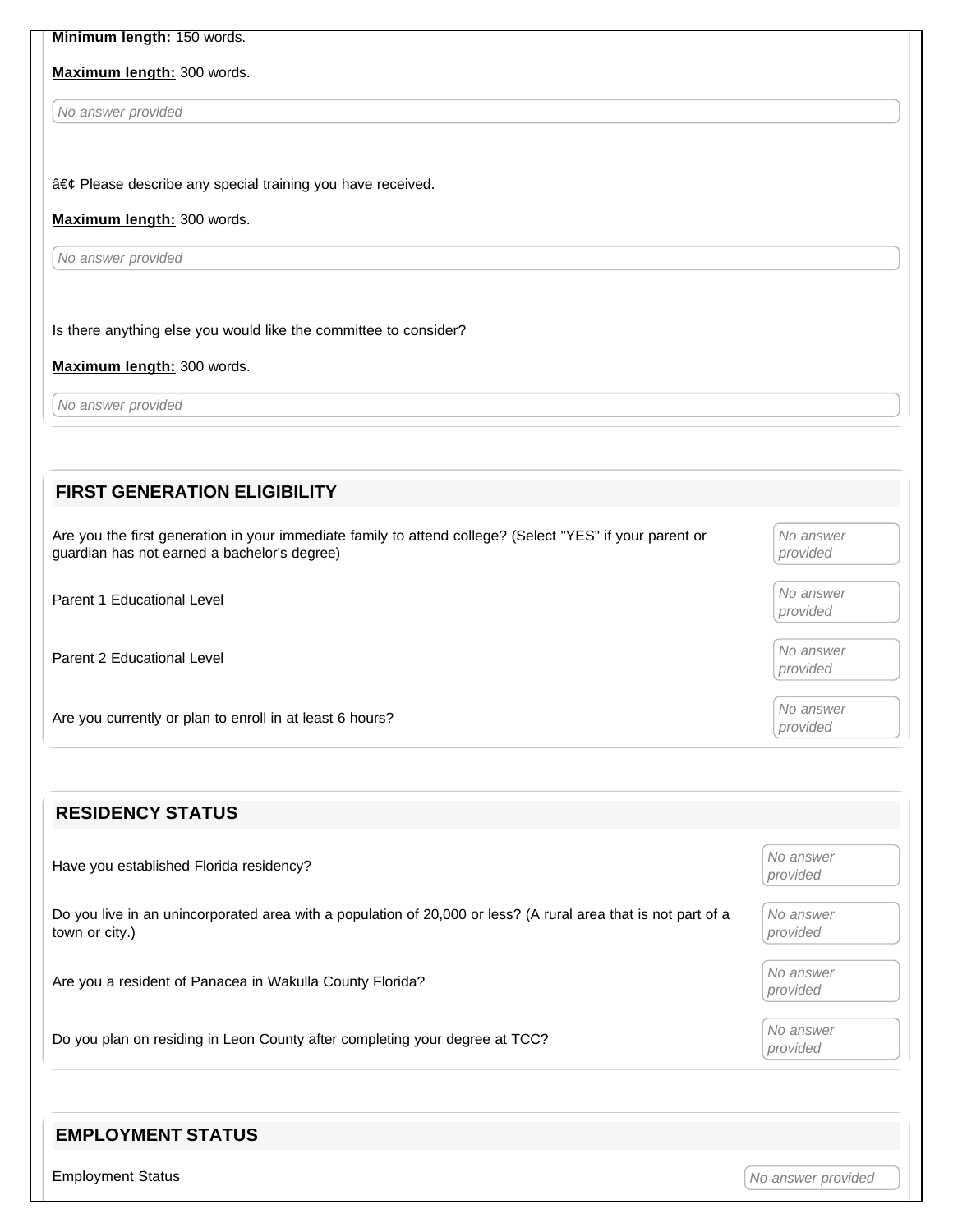| Are you employed by the state of Florida?                                                        | No answer provided |
|--------------------------------------------------------------------------------------------------|--------------------|
| Are you a current employee of Uptown Cafe?                                                       | No answer provided |
| Are you an employee of Capital City Bank?                                                        | No answer provided |
| Are you a current employee of Tallahassee Memorial Hospital (TMH)?                               | No answer provided |
| Are you an employee of one of the following orgranizations?                                      | No answer provided |
| Are you a dependent of an employee at one of the following companies located in Tallahassee, FL? | No answer provided |
| Are you a spouse or dependent of a retired military personnel?                                   | No answer provided |

# **FINANCIAL AID STATUS AND OTHER SCHOLARSHIPS** Have you already or do you plan to submit the 2019-20 FAFSA (Free Application for Federal Student Aid? https://fafsa.ed.gov No answer provided Please choose from the list below the type of Federal Financial Aid you may be eligible to receive: No answer provided FAFSA Application Please explain, If there are special circumstances that will prevent you from submitting the 2018-19 FAFSA : **Maximum length:** 150 words. No answer provided Have you been awarded any of the following scholarships for this upcoming academic year? (Check all that apply) No answer provided

| Are you a parent or guardian of children under the age of 18?                              | No answer provided |
|--------------------------------------------------------------------------------------------|--------------------|
| Are you a current resident at SouthGate Campus Centre?                                     | No answer provided |
| Do you have Type 1 Diabetes?                                                               | No answer provided |
| Have you been diagnosed with a Sickle Cell Disorder?                                       | No answer provided |
| Were you raised by a single parent or currently live in a single parent home?              | No answer provided |
| Are you or were you previously in foster care?                                             | No answer provided |
| Were you in foster care at the time of high school graduation or GED completion?           | No answer provided |
| Were you adopted before the age of 18?                                                     | No answer provided |
| Are you currently residing and receiving services from one of the following organizations? | No answer provided |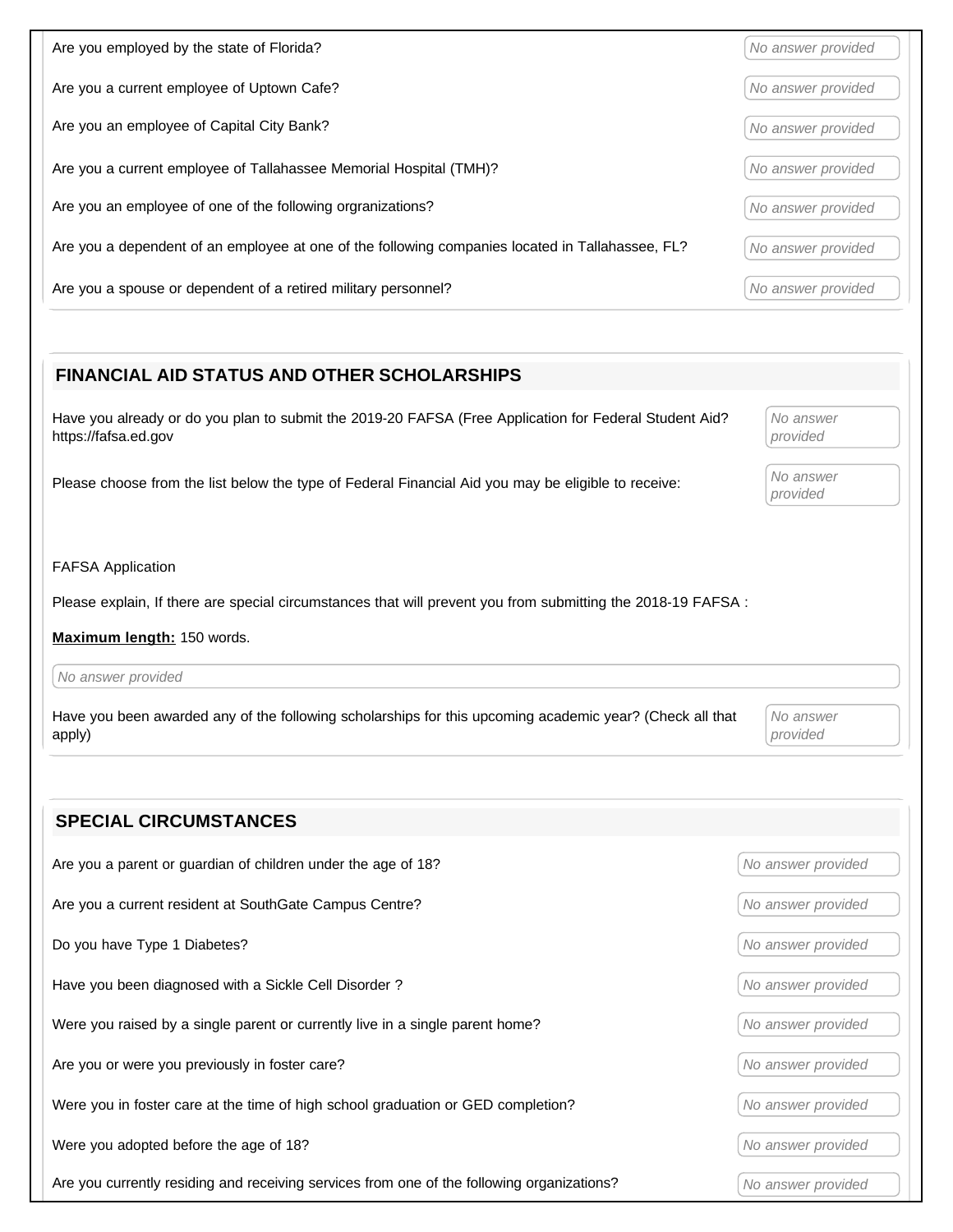| Are you homeless, living in an emergency shelter or transitional housing program?                                                                                                                                                                                                                                                                                                 | No answer provided    |
|-----------------------------------------------------------------------------------------------------------------------------------------------------------------------------------------------------------------------------------------------------------------------------------------------------------------------------------------------------------------------------------|-----------------------|
| Have you had any involvement with the Florida Department of Juvenile Justice? If yes, briefly describe<br>your situation.                                                                                                                                                                                                                                                         | No answer provided    |
| Are you a child of an active duty Law Enforcement Officer?                                                                                                                                                                                                                                                                                                                        | No answer provided    |
| Are you a child of Military Personnel or Florida Law Enforcement who died in the line of duty?                                                                                                                                                                                                                                                                                    | No answer provided    |
| <b>Special Circumstances</b>                                                                                                                                                                                                                                                                                                                                                      |                       |
| Do you have special circumstances that made your childhood challenging? Such circumstances might include, but are<br>not limited to: muscular dystrophy, cerebral palsy, a physical disability that affects your mobility, hearing impairment,<br>legally blind, traumatic brain injury, loss of a parent(s), sick parents(s), or other major life trauma. If so, please explain. |                       |
| Additionally, if you indicated you have Type 1 Diabetes and/or Sickle Cell Disorder please provide details about your<br>specific situation.                                                                                                                                                                                                                                      |                       |
| Maximum length: 300 words.                                                                                                                                                                                                                                                                                                                                                        |                       |
| No answer provided                                                                                                                                                                                                                                                                                                                                                                |                       |
| Do you have physical disability which requires you needing assistance for general mobility? If so, please<br>expain your circumstance.                                                                                                                                                                                                                                            | No answer provided    |
|                                                                                                                                                                                                                                                                                                                                                                                   |                       |
| <b>EMERGENCY SHELTER OR TRANSITIONAL HOUSING PROGRAM</b>                                                                                                                                                                                                                                                                                                                          |                       |
| What is the name of the emergency shelter or transitional housing program you are receiving services from?                                                                                                                                                                                                                                                                        | No answer<br>provided |
| Verification of Homeless status                                                                                                                                                                                                                                                                                                                                                   |                       |
| Applicants must provide verification of homelessness. Please attach letter of verification from a local public or<br>private shelter (ex: The Shelter, Tallahassee Housing Authority, Kearney Center, ECHO, A Life Recovery Center,<br>$etc.$ )                                                                                                                                   | No answer<br>provided |
| Are you currently recieving or plan to apply for a homeless tuition waiver?                                                                                                                                                                                                                                                                                                       | No answer<br>provided |

**LAW ENFORCEMENT PARENT/GUARDIAN EMPLOYMENT**

Please indicate the law enformement agency your parent/guardian is employed with or retired from and length of service:

No answer provided

### **LOSS OF PARENT/GUARDIAN DURING LINE OF DUTY**

Please share anything you would like regarding the loss of your parent/guardian who died in the line of duty:

**Maximum length:** 300 words.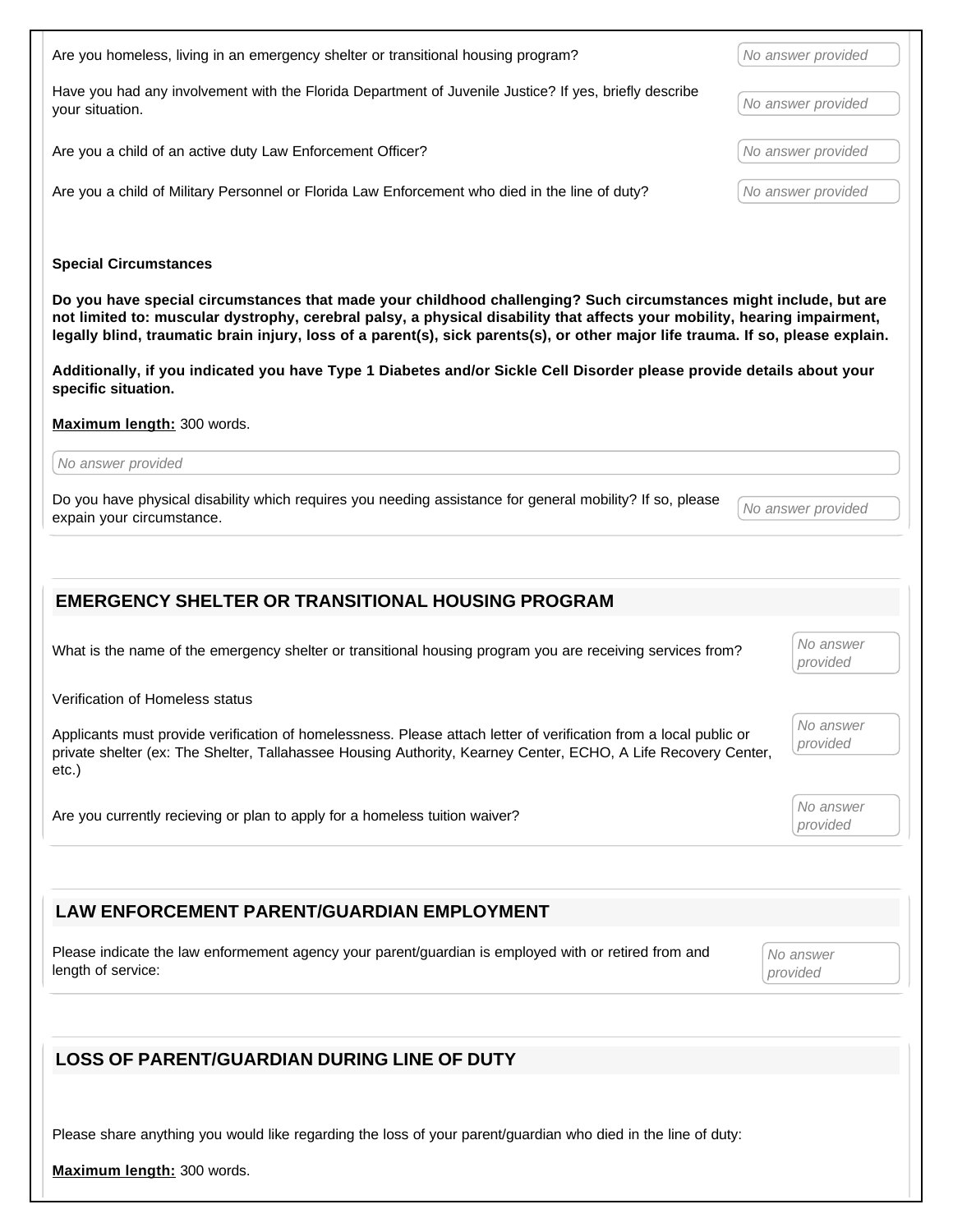### **HOUSING SCHOLARSHIP**

The TCC Foundation offers a limited number of housing scholarships for students who are currently enrolled or plan to enroll at Tallahassee Community College. If you are interested in a housing scholarship click on the provided link to access the TCC Foundation Housing Scholarship Applicaiton.

Be sure to save before leaving this page.

https://tccfl.scholarships.ngwebsolutions.com/ScholarX\_ApplyForScholarship.aspx?applicationformid=12657&AYID=1026

### **HIGH SCHOOL OR GED INFORMATION**

Have you graduated from or are you currently attending one of the following high schools? <br>No answer provided

### **OTHER HIGH SCHOOL INFORMATION CONTINUED**

Other High School Name No answer provided

Other High School -City No answer provided

Other High School - State No answer provided

Other High School - County **No. 2018** County All Mo answer provided

# **HIGH SCHOOL INFORMATION CONTINUED** Are you currently or were you dual enrolled at TCC while completing high school? provided How many college credit hours have you earned? No answer provided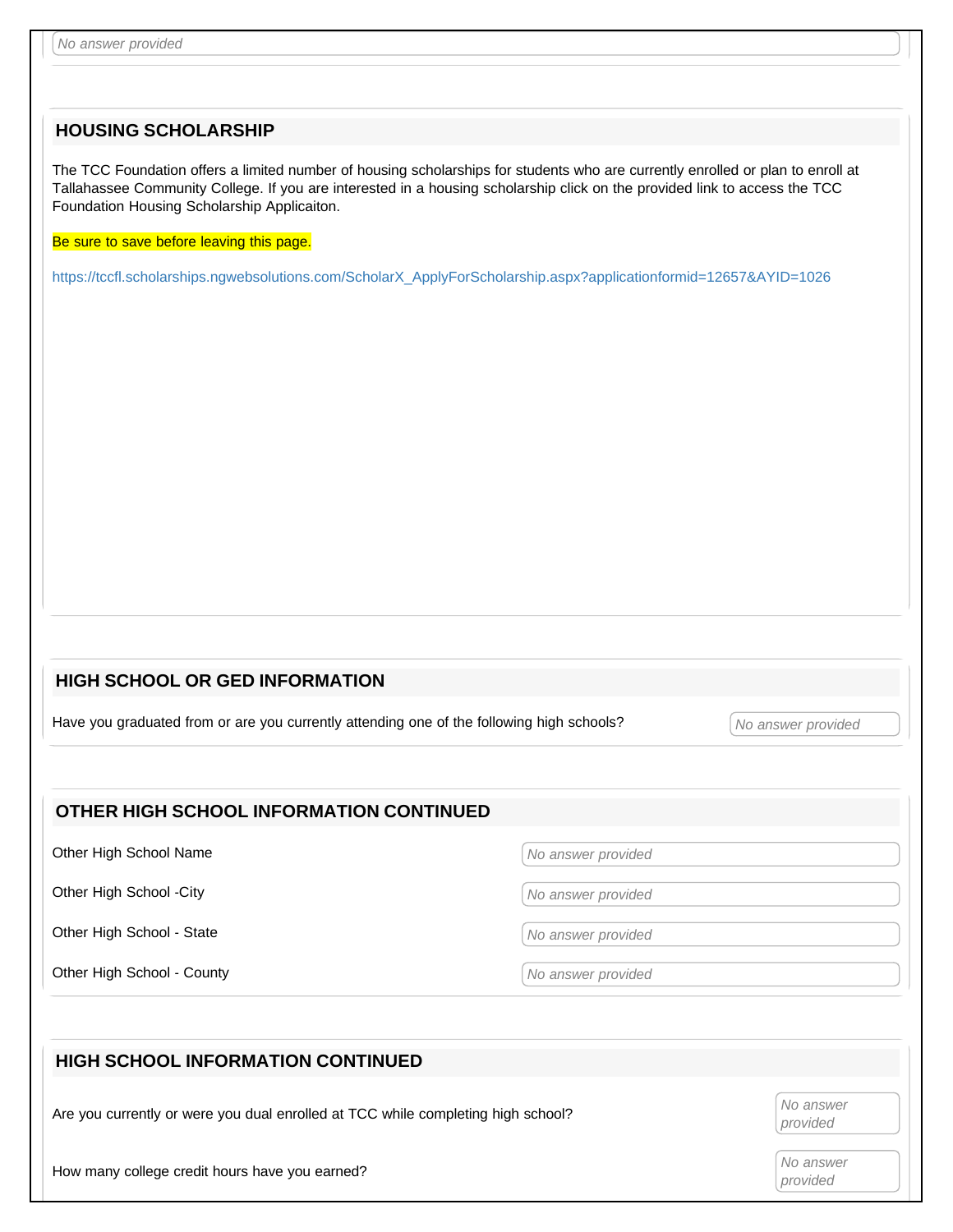| Are you a graduate or a current student of the Wakulla High School Medical Academy Program? If yes, what | No answer             |
|----------------------------------------------------------------------------------------------------------|-----------------------|
| year did you graduate or expect to graduate?                                                             | provided              |
| Current or Final High School GPA                                                                         | No answer<br>provided |
| High School Graduation or Expected Graduation Year                                                       | No answer             |
| (MM/DD/YYYY)                                                                                             | provided              |
| If you are a current high school senior, please attach your unofficial high school transcript.           | No answer<br>provided |

### **G.E.D. AND/OR HOMESCHOOL INFORMATION**

Are you currently working towards or earn a G.E.D.? No answer provided

G.E.D. Program Name or Homeschool District Name Name No answer provided

G.E.D. Program/Homeschool District - City No answer provided

G.E.D. Program/Homeschool District - State No answer provided

G.E.D. Program/Homeschool District - County Note of Allen and Mondows (No answer provided

G.E.D. completion or expected completion date G.E.D. Completion of expected completion date<br>(MM/DD/YYYY) (MM/DD/YYYY)

### **TEST SCORES**

ACT COMPOSITE SCORE No answer provided

SAT COMPOSITE SCORE No answer provided

| <b>EXTRACURRICULAR ACTIVITIES</b>                                                      |                    |
|----------------------------------------------------------------------------------------|--------------------|
| Are you or were you a high school band member? If so, please list name of high school. | No answer provided |
| How many years were you a high school band member?                                     | No answer provided |
| Have you previously or are you currently participating in extracurricular activities?  | No answer provided |
| Please list any past or present campus or school related extracurricular activities.   | No answer provided |

### **COMMUNITY PROGRAM/ORGANIZATION INVOLVEMENT**

Are you a member of, participant of, or affiliated with any of the following organizations or progams ? (Check all that apply)

No answer provided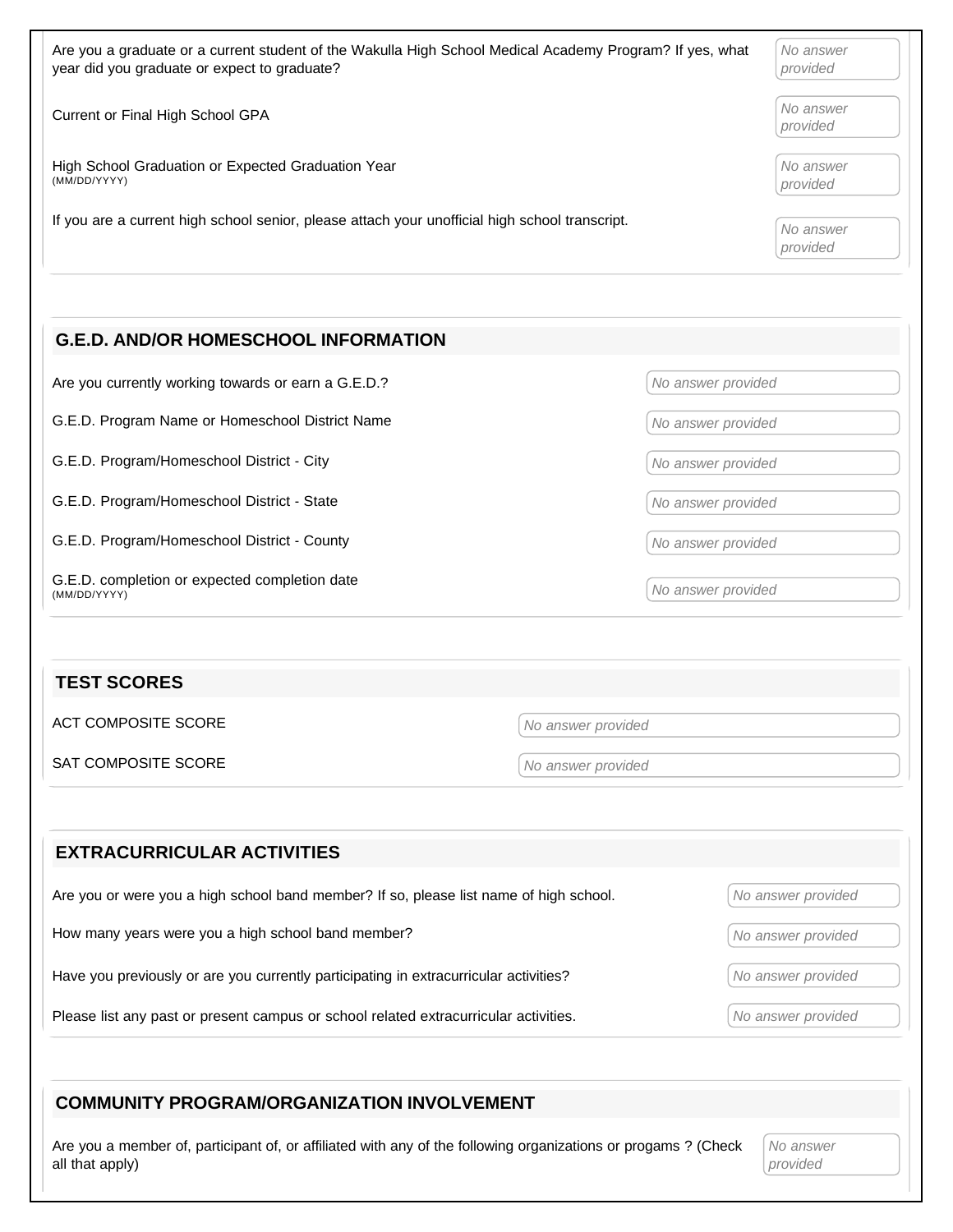Have you previously or are you currently participating in community service activities?  $\bigcap_{provided}$ 

Please list any past or present community service activities.  $\begin{bmatrix} No\ answer\ provided\end{bmatrix}$ 

provided

provided

| <b>EDUCATION OBJECTIVE AND COMPLETION</b>                                                                                        |                       |
|----------------------------------------------------------------------------------------------------------------------------------|-----------------------|
| How many hours are you currently enrolled in or intend to enroll in this upcoming semester?                                      | No answer<br>provided |
| How many semesters have you completed at TCC?                                                                                    | No answer<br>provided |
| Have you previously attended any technical schools, colleges or universities outside of TCC?                                     | No answer<br>provided |
| Current number of completed credit hours that apply towards your A.A. or A.S. degree:                                            | No answer<br>provided |
| Do you have between 6 to 15 credit hours remaining to graduate from TCC this current or upcoming<br>semester?                    | No answer<br>provided |
| Have you applied for graduation this academic year?                                                                              | No answer<br>provided |
| If yes, please indicate which semester you will graduate.                                                                        | No answer<br>provided |
| Have you earned one of the following degrees?                                                                                    | No answer<br>provided |
| What is or will be your Program Objective at TCC?                                                                                | No answer<br>provided |
| If you indicated "Other" as your Program Objective, please list here:                                                            | No answer<br>provided |
| If you selected an Associate in Arts General Transfer (A.A.) degree, which Pre-Major courses will you be<br>completing?          | No answer<br>provided |
| If you selected "other" as your pre-major, please indicate:                                                                      | No answer<br>provided |
| If you selected, the A.A. degree, do you plan to transfer to a 4 year university before you complete your A.A.<br>degree at TCC? | No answer<br>provided |
| If yes, what will be your last semester at TCC?                                                                                  | No answer<br>provided |
| Of what academic year?                                                                                                           | No answer<br>provided |
| Are you enrolled in or have you previously completed any of the following courses? (Check all that apply)                        | No answer<br>provided |
| Have you submitted a TCC Healthcare Program application and are currently waiting for acceptance<br>notification?                | No answer<br>provided |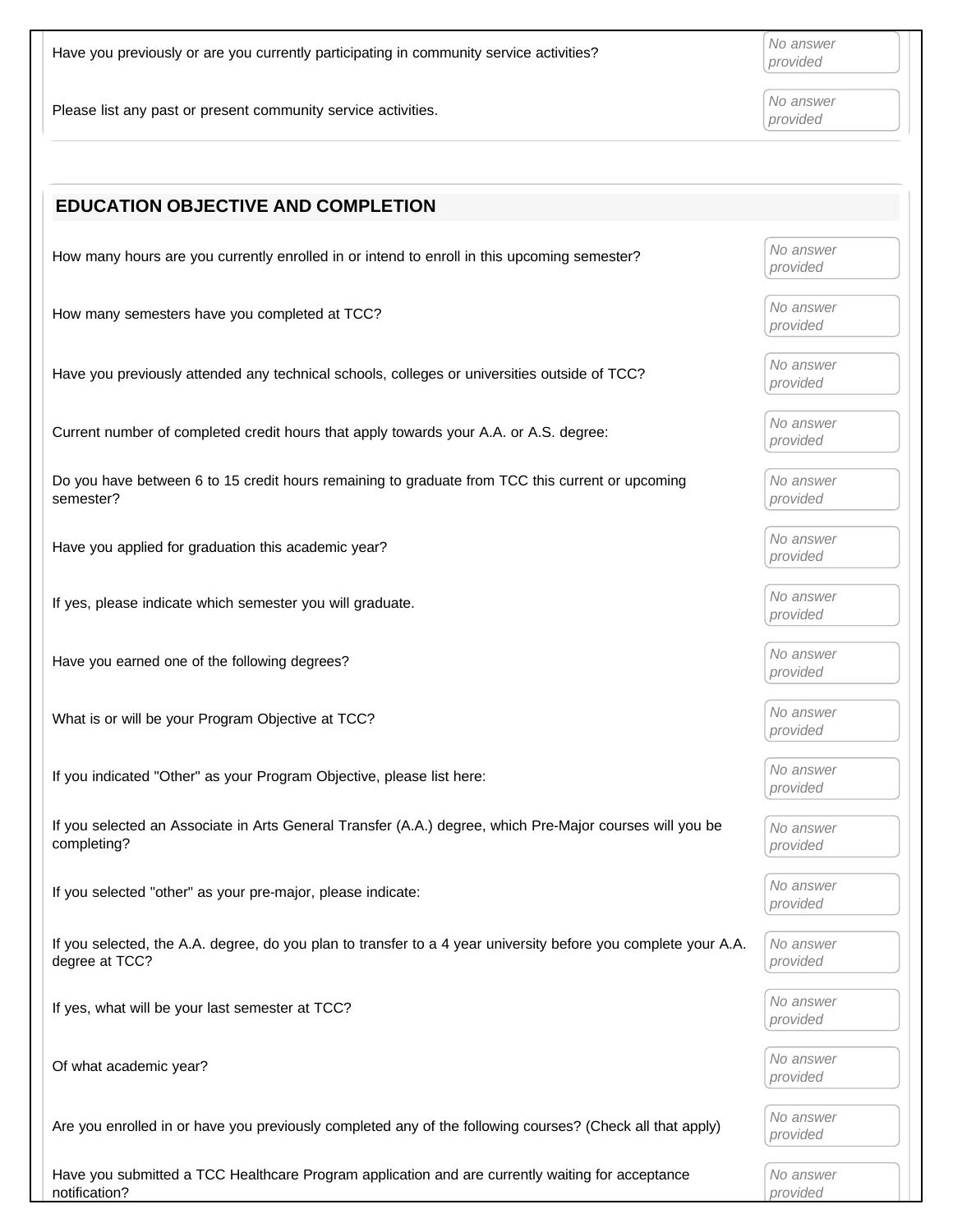If so, which TCC Healthcare Program did you apply for?  $\bigwedge_{n=1}^{\infty} N$  answer

| <b>TCC ACTIVITY &amp; INVOLVEMENT</b>                                                                                                                                    |                       |
|--------------------------------------------------------------------------------------------------------------------------------------------------------------------------|-----------------------|
| Are you enrolled in the TCC2FSU Program?                                                                                                                                 | No answer<br>provided |
| Are you a current participant of the TCC Fostering Achievement Fellowship Program (FAF)?                                                                                 | No answer<br>provided |
| Are you a member, a spouse or dependent of a member of the TCC Chapter of the Association of Florida<br>Colleges (AFC) Chapter? If yes, how long have you been a member? | No answer<br>provided |
| Are you currently enrolled or have you completed any of the following TCC survey courses?                                                                                | No answer<br>provided |
| Are you a present participant of any of the following TCC campus clubs and organizations? (Check all that<br>apply)                                                      | No answer<br>provided |
| Are you a TCC Student Athletic Trainer?                                                                                                                                  | No answer<br>provided |
| Are you a graduate of the Pat Thomas Law Enforcement Academy Program at the Florida Public Safety<br>Institute? Is yes, please indicate year of graduation.              | No answer<br>provided |
| Are you registered and receiving services from the TCC Accessibility and Resource Center?                                                                                | No answer<br>provided |
| Please check all that may have a functional impact on you academically.                                                                                                  | No answer<br>provided |

### **STEM PROGRAM**

Are you pursing or plan to pursue a degree in one of the S.T.E.M. fields (Science, Technology, Engineering, or Mathematics)?

No answer provided

| <b>STEM PROGRAM SCHOLARSHIP</b>                                                                                                                                                                |                       |
|------------------------------------------------------------------------------------------------------------------------------------------------------------------------------------------------|-----------------------|
| Which program leading to a career in one of the S.T.E.M. fields (Science, Technology, Engineering,<br>Mathematics) are you enrolled in or plan to enroll in?                                   | No answer<br>provided |
| If you selected "OTHER" as your S.T.E.M. Program, please list name of the S.T.E.M. Program of study.                                                                                           | No answer<br>provided |
| Resume-S.T.E.M.                                                                                                                                                                                |                       |
| Please attach your resume here. YOUR RESUME SHOULD ADDRESS COMMUNITY ACTIVITIES AND<br>EMPLOYMENT HISTORY. When uploading a file please be sure the document is in .doc, .docx or .pdf format. | No answer<br>provided |
|                                                                                                                                                                                                |                       |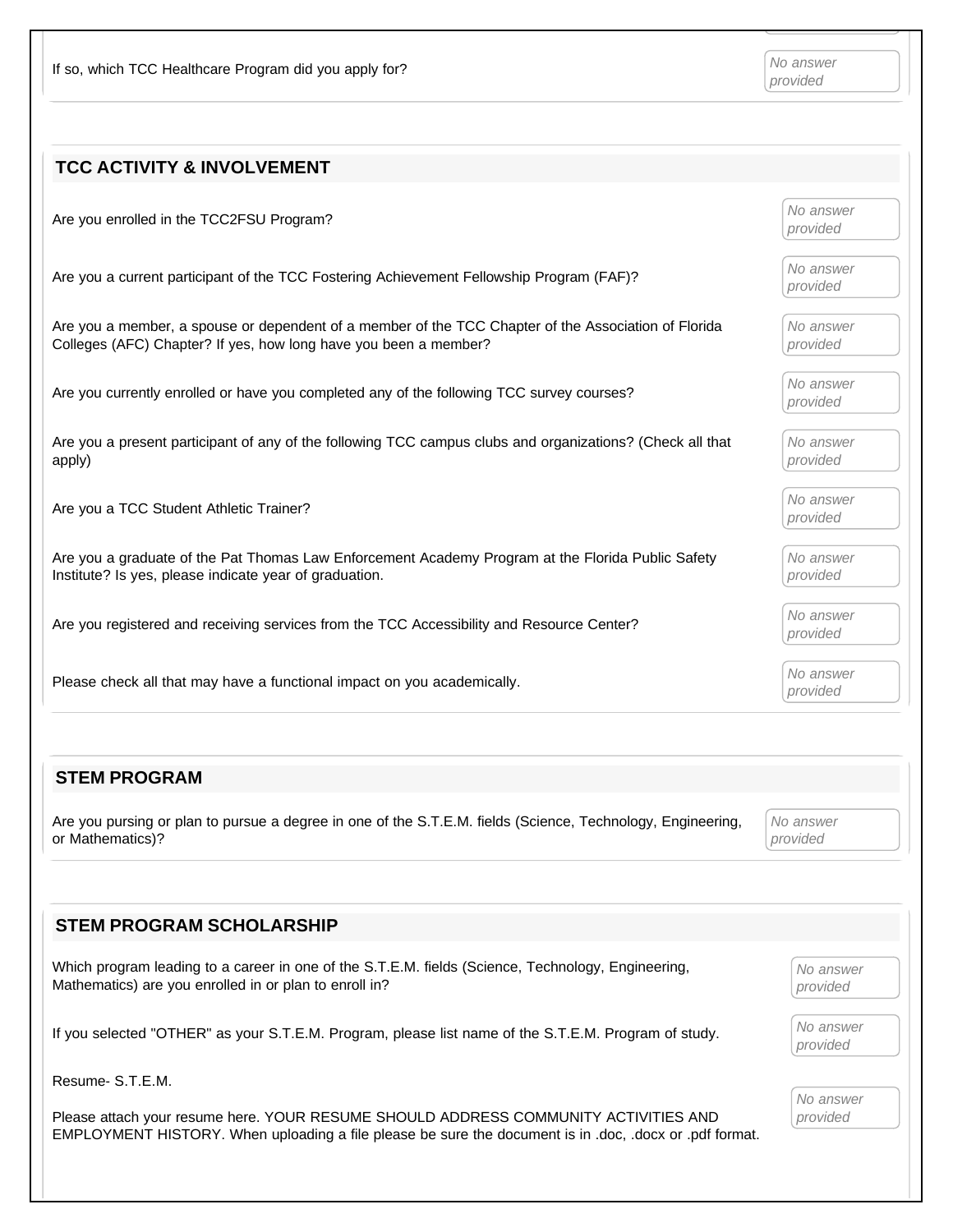Please write an essay addressing your interest in the STEM field (Science, Technology, Engineering, and Mathematics).

**Minimum length:** 150 words.

**Maximum length:** 300 words.

No answer provided

### **HONORS PROGRAM**

Have you been accepted or do you plan to apply for acceptance into the TCC Honors Program? (Apply for the TCC Honors Program at www.tcc.fl.edu/honors)

No answer provided

### **HONORS PROGRAM SCHOLARSHIP**

Please list any Honors you have been awarded in grades 9-12. No answer provided

Please read instructions below carefully.

Honors Scholarship students are required to provide service to the Honors Program for 3 hours per week. (45 hours per semester) Provide an explanation of how you plan to be of service to the Honors Program, the TCC campus, and the community at large. What are your ideas for making the Honors Program and Club stronger and more vital for your fellow Honors Students. What academic or vocational honors have you received that demonstrate you as uniquely qualified? Please include any qualifications or points of interest about you that make you a promising candidate for the Honors Scholarship.

**Minimum length:** 150 words.

**Maximum length:** 600 words.

No answer provided

### **STUDENT AMBASSADOR PROGRAM**

TCC Student Ambassadors represent the college in several different capacities and support TCC in both student recruitment and retention efforts. Student Ambassadors receive a scholarship for participation in the program.

Are you interested in becoming a TCC Student Ambassador providing support to the TCC Admissions *Mo answer provided*<br>Office?

### **STUDENT AMBASSADOR SCHOLARSHIP**

Are you willing to participate in leadership training and provide specified hours per week back to the TCC campus throughout the scholarship period?

No answer provided

Please write an essay explaining why you will make a strong candidate for the TCC Student Ambassador program.

**Minimum length:** 150 words.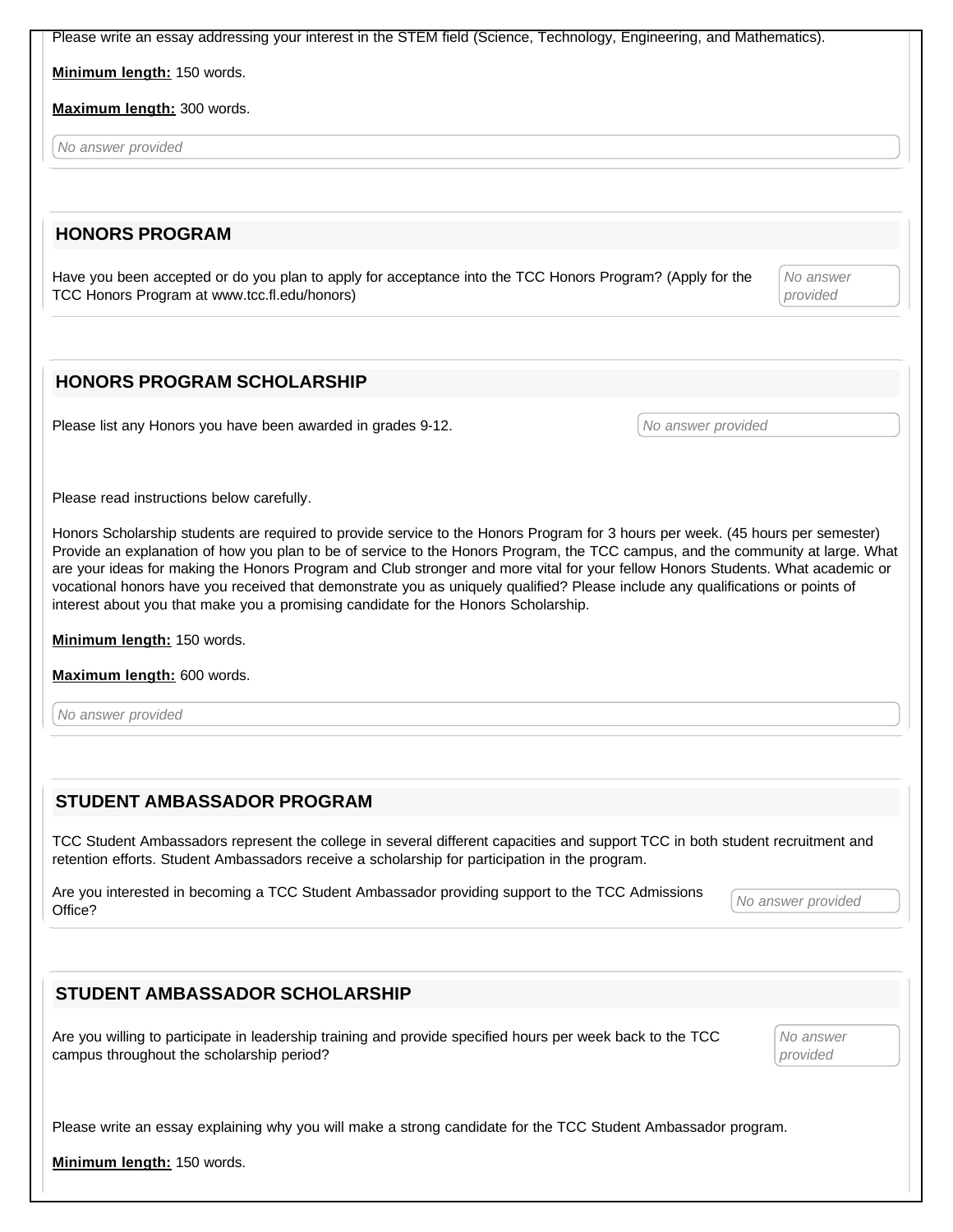**Maximum length:** 600 words.

No answer provided

### **PEER LEADERSHIP PROGRAM**

TCC Peer Leaders represent the college in several different capacities and support the TCC SLICE Office (Student Leadership, Involvement, and Civic Engagement). Recipients receive a scholarship for program participation.

Current high school seniors in Leon, Gadsden, and Wakulla counties must be nominated by a high school guidance counselor or principal. Current TCC students must be nominated by a TCC Faculty or Staff Member.

Are you interested in becoming a Peer Leader providing support to the S.L.I.C.E. Office (Student Leadership, Involvement, and Civic Engagement) ?

No answer provided

| PEER LEADERSHIP PROGRAM SCHOLARSHIP                                                                                                                                                                       |                       |
|-----------------------------------------------------------------------------------------------------------------------------------------------------------------------------------------------------------|-----------------------|
| Are you graduating from a public high school in either Leon, Gadsden, or Wakulla county and have been<br>nominated by your high school guidance counselor /principal for the Peer Leadership Scholarship? | No answer<br>provided |
| Have you been recommended by a TCC Faculty or Staff member for the Peer Leadership Program?                                                                                                               | No answer<br>provided |
| Are you willing to participate in leadership training and provide specified hours per week back to the TCC<br>campus throughout the scholarship period?                                                   | No answer<br>provided |
| Please list any leadership roles you held in high school or college.                                                                                                                                      |                       |
| Minimum length: 150 words.                                                                                                                                                                                |                       |
| Maximum length: 300 words.                                                                                                                                                                                |                       |
| No answer provided                                                                                                                                                                                        |                       |
| <b>Community Service Statement</b>                                                                                                                                                                        |                       |
| Briefly explain your position on why community service is important in the college setting?                                                                                                               |                       |
| Maximum length: 150 words.                                                                                                                                                                                |                       |
| No answer provided                                                                                                                                                                                        |                       |
| <b>TCC HEALTHCARE PROGRAMS</b>                                                                                                                                                                            |                       |
| Have you been officially admitted to one of TCC's limited access Healthcare Programs?                                                                                                                     | No answer provided    |

### **TCC HEALTHCARE PROGRAMS**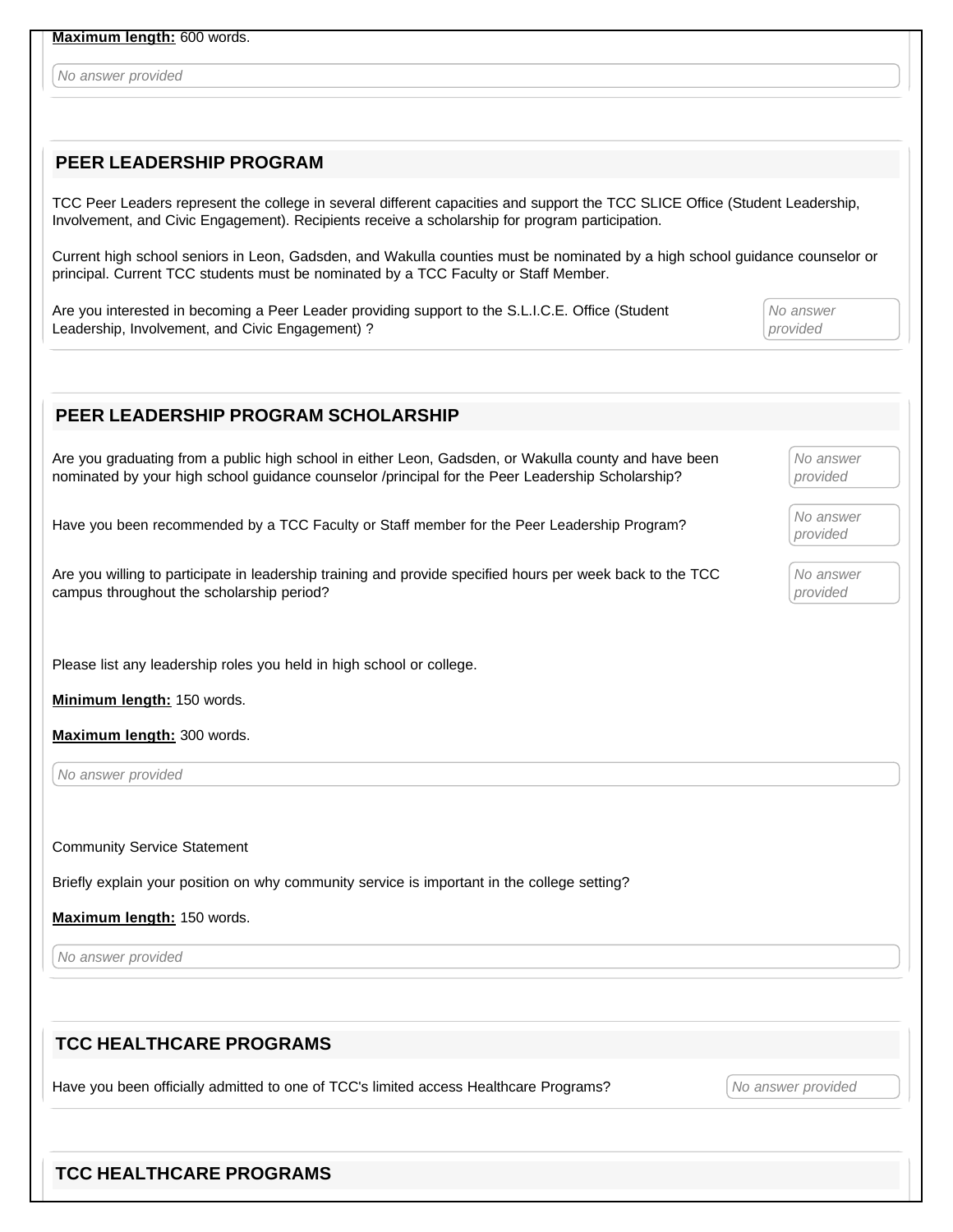| Which TCC Healthcare Program have you been officially admitted into?                                    | No answer provided |
|---------------------------------------------------------------------------------------------------------|--------------------|
| What month and year were you accepted into your TCC Healthcare Program?                                 | No answer provided |
| Not including the current semester, how many semsters have you completed in your healthcare<br>program? | No answer provided |
| Will you be attending the summer semester?                                                              | No answer provided |
| Do you plan on working in Geriatrics?                                                                   | No answer provided |

If you are interested in applying for the Capital Reginal Medical Center (CRMC) Scholarship and/or the Tallahassee Memorial Heathcare (TMH) Foundation Scholarship, please click on the provided link to access the TCC Foundation Scholarship Information page where you will find the link to this applicaiton if available.

Be sure to save before leaving this page.

http://tcc.fl.edu/studentscholarshipinfo.com

### **DENTAL HEALTHCARE PROGRAM**

Please explain what or who may have inspired you to choose Dental Hygiene or Dental Assisting as your career path and what your goals are upon completion of the program.

**Minimum length:** 150 words.

**Maximum length:** 600 words.

No answer provided

### **RESPIRATORY CARE PROGRAM**

Please explain what event or occurrence led you to Respiratory Care.

**Minimum length:** 150 words.

**Maximum length:** 300 words.

No answer provided

**PERSONAL ESSAY**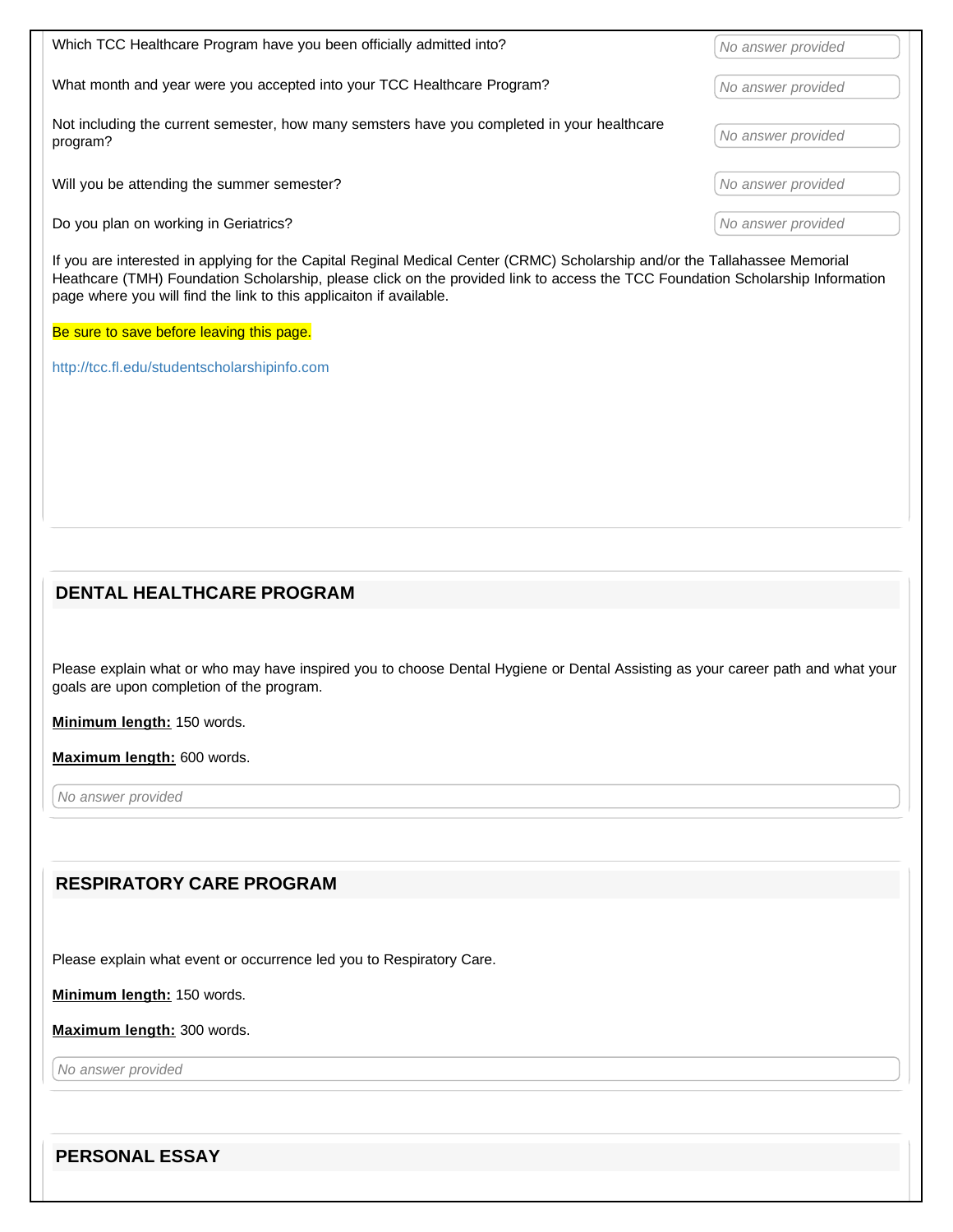#### ESSAY- Personal

Please write an essay explaining your educational and career goals. Describe your plans after you have completed your program at TCC (enrolling at a 4-year university or entering the workforce). Discuss your accomplishments and extracurricular activities. What impact would a scholarship(s) have on your education?

**Minimum length:** 150 words.

**Maximum length:** 600 words.

No answer provided

### **LETTERS OF RECOMMENDATION**

Provide contact information for at least two recommenders. College or High School Instructor/Faculty, Community Leader or Employer. An email will be sent to the recommender(s) you designate.

No answer provided

Letter of Recommendation Attachment - #1

If you have a written letter of recommendation completed already and do not want an email sent to your recommender, please attach file here. The letter of recommendation must be on company letterhead (Agency, Business, Company, or School letterhead, etc. ) from the recommender and include contact information for the recommender. When uploading a file please be sure the document is in .doc, .docx or .pdf format.

Letter of Recomendation Attachement - #2

If you have a written letter of recommendation completed already and do not want an email sent to your recommender, please attach file here. The letter of recommendation must be on company letterhead (Agency, Business, Company, or School letterhead, etc. ) from the recommender and include contact information for the recommender. When uploading a file please be sure the document is in .doc, .docx or .pdf format.

### **CERTIFICATION STATEMENT**

I understand my academic and financial aid records will be reviewed. The TCC Financial Aid Office will verify any awards I currently have or may receive against my existing financial aid package, so that my aid will not be jeapordized. I understand my high school, or my stated program affiliation, may be contacted for verification. I certify I am the person submitting this application and the information given is true and complete. I understand providing false statements will result in taking me out of consideration for a scholarship award.

| understand and agree to the above statement.                                                                                                                                                                                                                             | No answer<br>provided |
|--------------------------------------------------------------------------------------------------------------------------------------------------------------------------------------------------------------------------------------------------------------------------|-----------------------|
| I agree to release my information to the scholarship donor.                                                                                                                                                                                                              | No answer<br>provided |
| If I am selected to receive a scholarship, I give consent to have my photograph and name published in TCC<br>Foundation documents, such as annual reports, brochures, marketing materials, etc.                                                                          | No answer<br>provided |
| acknowledge that an email confirmation will be sent to the email address I used to set-up my scholarship account upon<br>successfully submitting my applicaiton. If I do not receive an email confirmation, I acknowledge that my applicaiton has not been<br>submitted. |                       |

| I acknowledge the above statement. | No answer |
|------------------------------------|-----------|
|                                    | provided  |

No answer provided

No answer provided